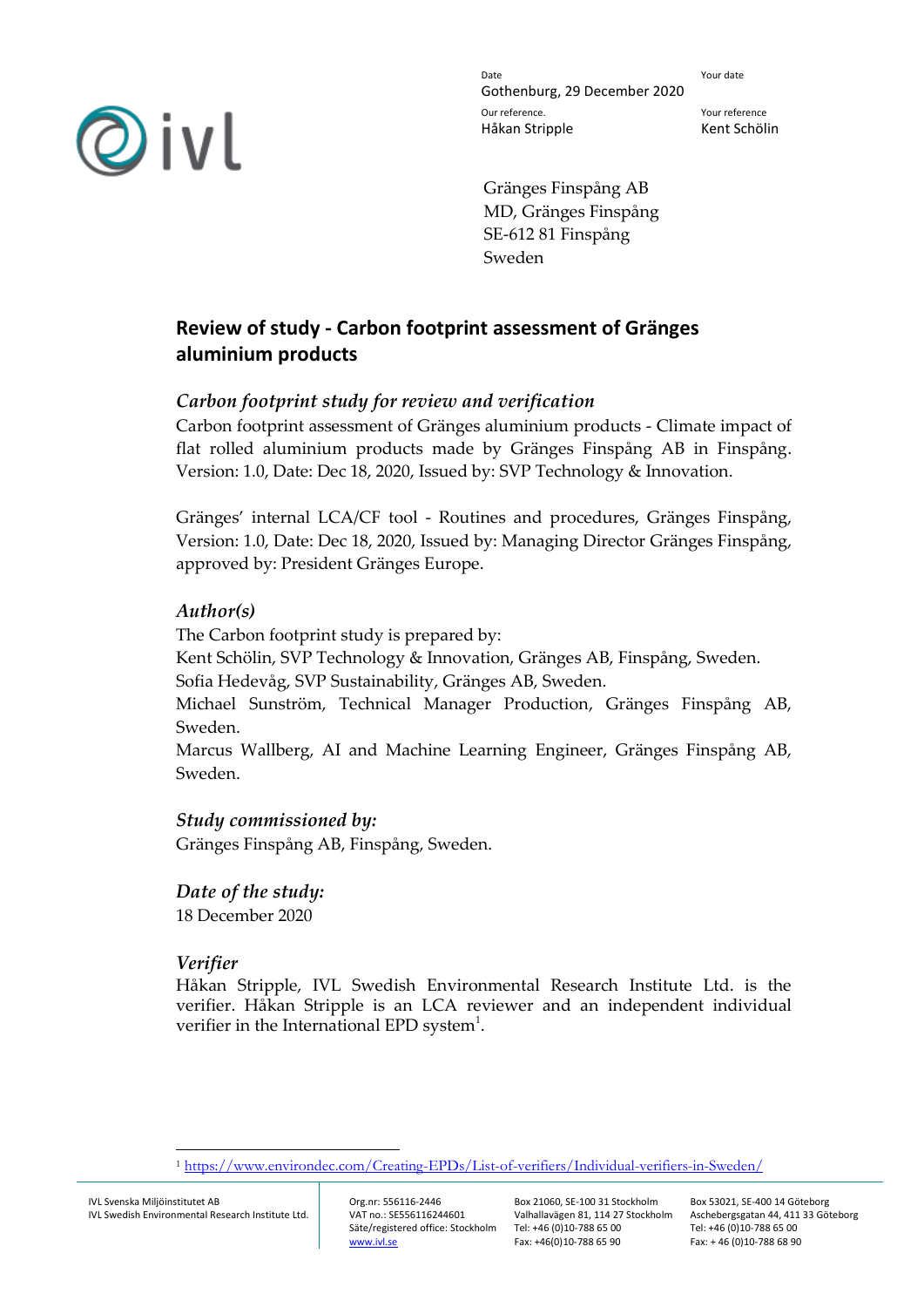### *Background and Scope*

Gränges focuses on rolled aluminium products for heat exchangers and selected niche applications. Gränges' advanced aluminium products are the result of a long-term commitment to research and innovation, and of close development work with customers. Gränges' production site in Finspång manufactures flat rolled aluminium products primarily for automotive applications but also for other segments.

Gränges has a strong commitment to develop sustainable products, minimize the environmental impact of its operations, uphold ethical business practices, and provide a safe and good working environment. Gränges also has a long experience of efforts to reduce the environmental impacts from its production as well as developing new aluminium products in collaboration with their customers along the entire value chain.

In this case, the environmental performance of a large number of products at product article level have been studied by the development of a calculation model to calculate carbon footprints (CF) for different products produced by Gränges Finspång AB at Finspång, Sweden. The CF model and methodology aims to, on demand, be able to calculate CFs for the various products that Gränges Finnspång manufactures (more than 1000 different products are available). CFs have thus not been calculated for all the products, but the review instead aims to review the calculation model and the methodologies used as well as the instructions and routines that exist to ensure and verify the development of future CFs for Gränges products. This includes the calculation and control of the CFs as well as the operation and maintenance of the model, including annual updates and changes as well as requirements for reverification. This review thus has some similarities with the EPD Process Certification that exists within the international EPD system. Gränges will mainly use and communicate the CFs for the products in a Carbon footprint certificate for each or several products but other use may also exist.

The task of the verifier was to review the study including layout and methodology of the study, the CF report, the CF model, Gränges' internal LCA/CF tool - Routines and procedures, the CF background information, underlying data, and general calculations. The product groups included in the verification are unclad and clad aluminium sheet products produced by Gränges Finspång AB in Finspång, Sweden. The verification is performed in order to check and verify the calculations and validity of the system boundaries chosen and product model defined, as well as consistency with the steering documents, which mainly are; ISO14040:2006, ISO14044:2006 and ISO14067:2018.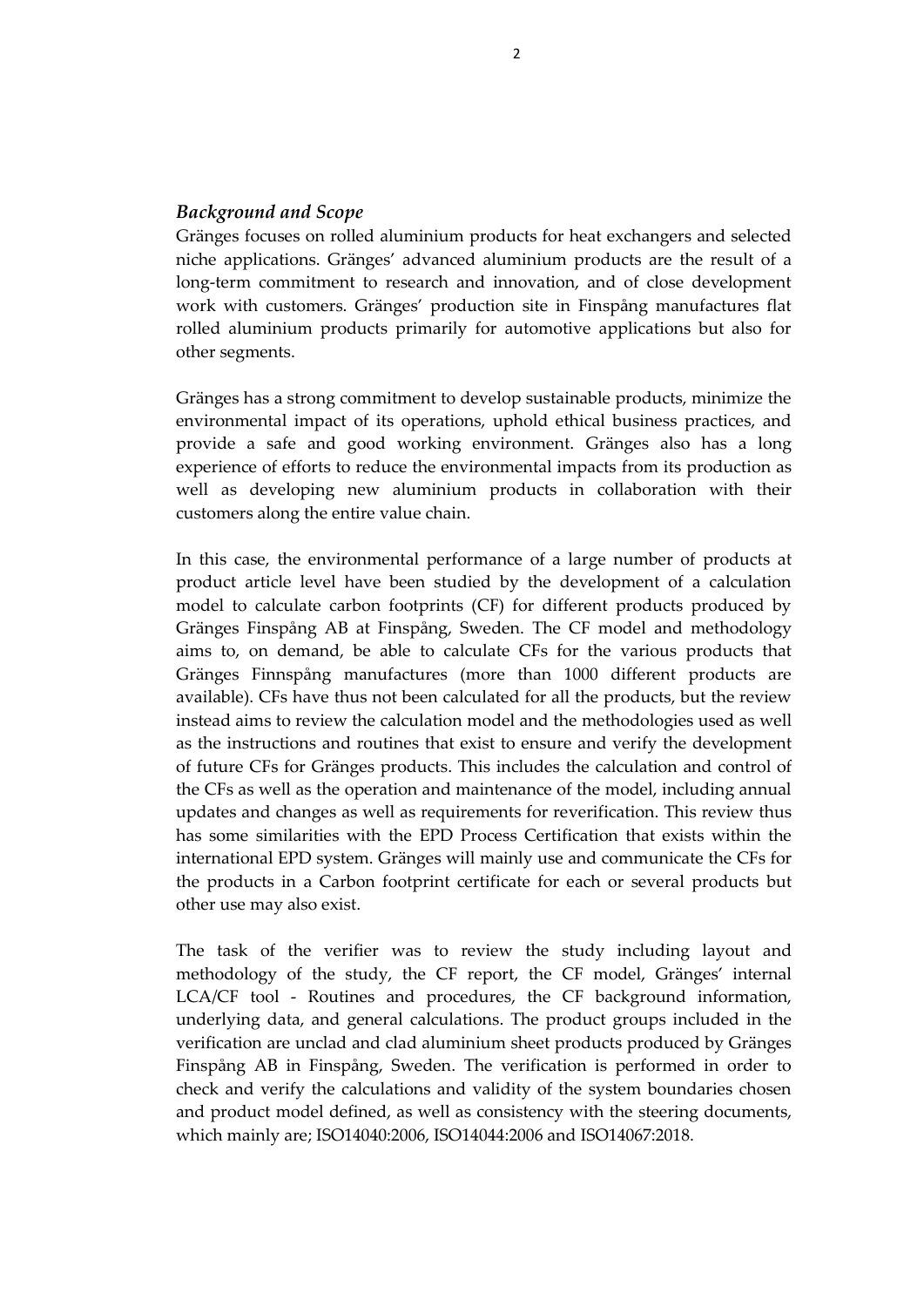#### *Review process*

The critical review of this study has been carried out as a parallel review, i.e. the reviewer was engaged early in the study and has thus reviewed the study step by step to ensure a good final result. The review has been carried out as a normal review of an LCA/CF study but in this case, the final results of each product has not been reviewed because the final results for each product was not calculated in the study. Only three example products were calculated. The focus for the review has instead been the methods and model to be used in the calculation of the carbon footprint for each product. If the entire calculation chain of the carbon footprints can be ensured and verified, the final results from the calculations will also be ensured.

Gränges Finspång AB in Sweden has developed this study according to the ISO standard procedures for LCA and Carbon footprint and with addition of standardised procedures, documentation and their updated internal and external data covering their production in a system perspective. IVL and Håkan Stripple have reviewed the study according to the standardised procedures for a critical review for LCA and CF described in the ISO standards. The review is based on the written materials from the study (the LCA/CF report, internal routine report, CF model and CF certificate) and sample checks of this and other materials. Thus, not all data and calculations are checked. The review statement and conclusions are given with regard to the current state of art and the information, which has been received from Gränges Finspång AB. The comments and corrections are documented directly in the documents. The information in the review process is thus traceable throughout the entire review process.

Due to the use of a parallel review and verification process, several online meetings were held in order to follow up the development process of the LCA/CF study. The final documentation was sent to the verifier for review by email. (Before that, other draft documents have been reviewed in the parallel review process). After reading and comments, the different remarks were discussed and commented by Gränges' personnel online as well as in a review meeting. The report *Carbon footprint assessment of Gränges aluminium products - Climate impact of flat rolled aluminium products made by Gränges Finspång AB in Finspång* and the internal governing document *Gränges' internal LCA/CF tool - Routines and procedures, Gränges Finspång* were mainly reviewed.

The reports explain the goal and scope, methodologies, and main assumptions. After discussions and request in the review process, including editorial aspects and layout, report title, result figures and tables, recycling in production, production reject handling, system boundaries and completeness, minor auxiliary products and processes, specification of  $\rm CH_{4}$ ,  $\rm N_{2}O$  and PFCs (CF<sub>4</sub> and  $C_2F_6$ ), use of captions, operation of buildings at production site, internal and